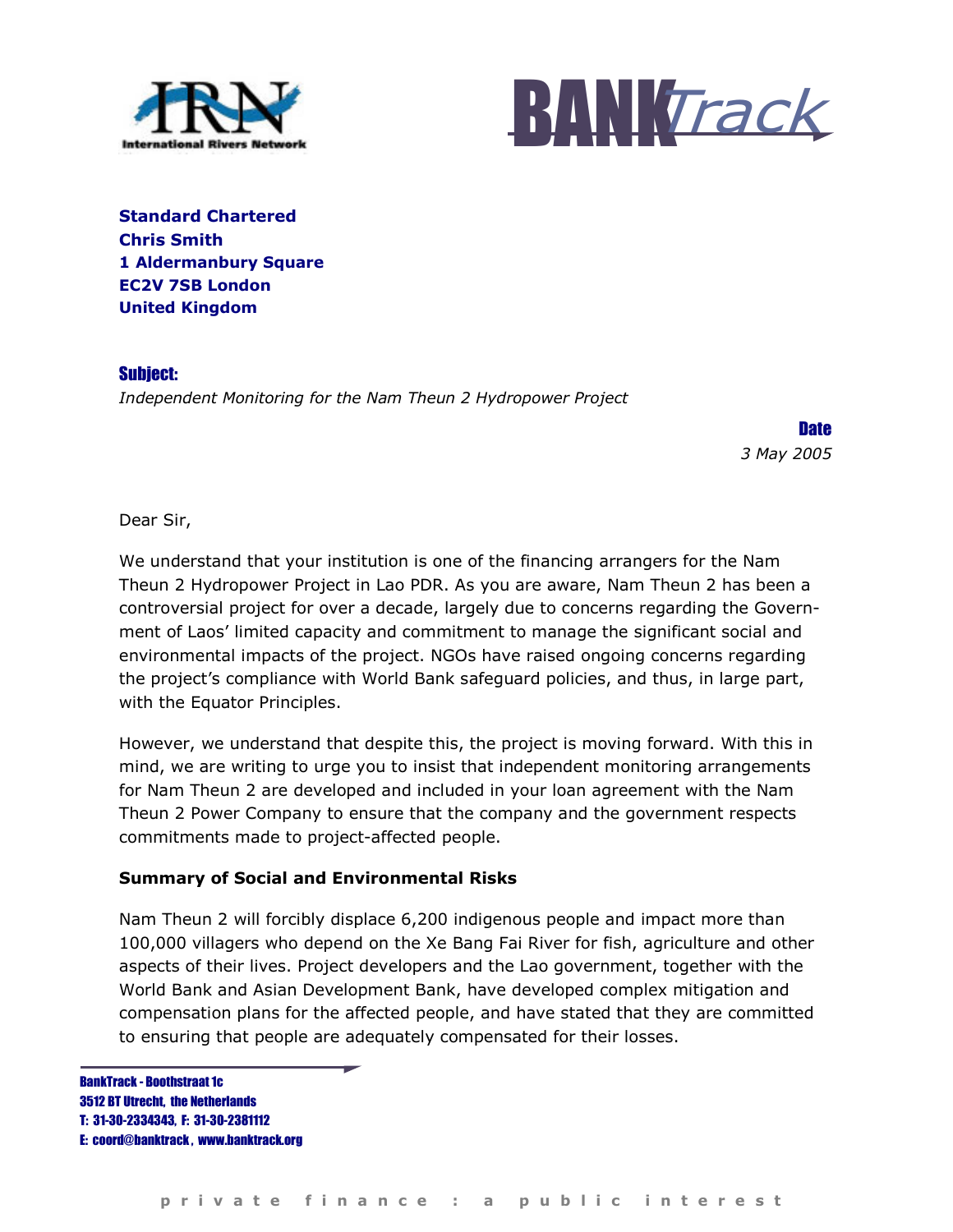

However, experience with other hydropower projects built in Laos indicates that it is difficult to hold the Lao government and project developers accountable once loans have been disbursed and construction completed. Around 58,000 people are still suffering from loss of fisheries, inability to cultivate vegetables along the riverbanks, inadequate fresh water supplies and transportation difficulties as a result of dam projects built in Laos, and promises to provide compensation and mitigation have failed to materialize. The lack of an established legal system and an independent judiciary make it almost impossible for affected people to hold the developers and the government accountable when they fail to live up to their commitments. Furthermore, with no free press or local civil society organizations in Laos, it is extremely difficult to receive objective and accurate information about the situation on the ground. For this reason, independent monitoring of the Nam Theun 2 project as it moves forward is essential in order to ensure that commitments are met.

## Adequate "Independent" Monitoring Arrangements?

The monitoring arrangements currently proposed for Nam Theun 2 are inadequate and fail the test of independence. The Social Development Plan allows for two monitoring and evaluation bodies: an Independent External Monitoring team (IEM) and the World Bank Panel of Social and Environmental Experts. The IEM will be engaged through a competitive bidding process and will be selected by the Resettlement Committee, a Lao government body. Once selected, the IEM will report directly to the Resettlement Committee and will be paid for by the Nam Theun 2 Power Company.

There are no assurances that the IEM's monitoring reports will be publicly available. Without the disclosure of these reports and clear enforcement mechanisms, there will be no way to ensure that the Lao government or project developers implement the IEM's recommendations. Additionally, there are no provisions to ensure that the "independent" monitoring team is free from conflicts of interest, nor to ensure that the IEM is truly autonomous from the government.

The World Bank Panel of Social and Environmental Experts, currently consisting of two members, Thayer Scudder and Lee Talbot, also cannot be considered independent. The Panel of Experts has been a strong advocate of the project since the late 1990s. Their history with Nam Theun 2 and the role they played in its development indicates that they have a vested interest in promoting the project as a success; they have essentially staked their reputation on Nam Theun 2. There is a clear incentive for the Panel of Experts to downplay problems that might arise during the project's implementation.

## The Need for Independent Monitors

For this reason, we are writing to ask that you insist upon a truly independent monitoring arrangement for the Nam Theun 2 Hydropower Project and that the establishment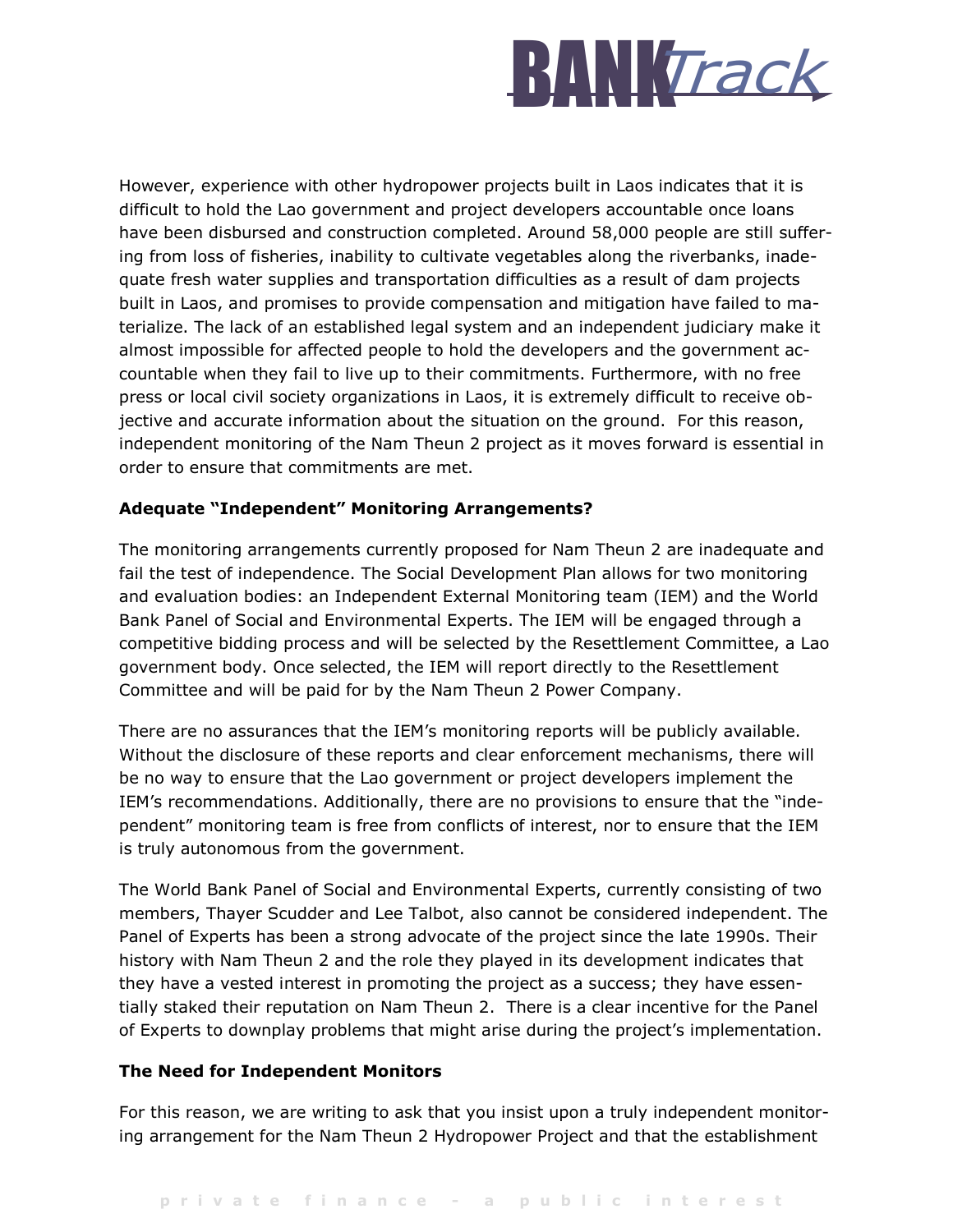

of an independent monitoring group be included in your loan agreement with the Nam Theun 2 Power Company. Certainly, with a project as complex as this, involving a client with a history of problematic compliance, financiers have a strong interest in ensuring that they receive unbiased information as to whether the client is duly managing social and environmental risks as outlined in the mitigation plans. Independent monitors could also play an important role in assessing the effectiveness of original plans, and make ongoing recommendations to ensure that unforeseen risks and complications are adequately managed. Finally, independent monitoring would also allow the banks to uphold their commitment to the Equator Principles, which require banks to covenant their clients to Environmental Management Plans, and take corrective actions in cases of non-compliance.

Independent monitoring arrangements should meet the following conditions:

1. Monitors should come from a diverse array of backgrounds with comprehensive and complementary expertise on key issues, experience working in the region, and no connections to the Nam Theun 2 project, the hydropower industry, or the government of Laos. Individuals should be vetted by various stakeholders, including civil society organizations.

2. Monitors should spend a significant amount of time in Laos and establish their own work plan under their Terms of Reference through a transparent process involving affected communities and other stakeholders. Monitors should be able to conduct their work without government accompaniment.

3. Monitoring reports should be made publicly available in English and Lao language at the same time they are distributed to the World Bank, other financiers, the Lao government, and the project consortium. Public release of monitoring reports represents current good practice among project finance transactions, as illustrated by the disclosure practices of the Baku-Tbilisi-Ceyhan Corporation. Reports should include a matrix of recommendations and actions taken to implement previous recommendations

4. An enforcement mechanism should be developed to ensure that issues raised by independent monitors are addressed, including, where appropriate, halting of loan disbursements until measures have been complied with. These provisions should be included in your institution's loan agreements with the Nam Theun 2 Power Company, and such a mechanism could fulfill Point 8 of the EPs, which states that "In circumstances where a borrower is not in compliance with its environmental and social covenants, such that any debt financing would be in default, we will engage the borrower in its efforts to seek solutions to bring it back into compliance with its covenants."

5. Independent monitoring should take place for at least 10 years after commercial operation, or for the duration of the loan.